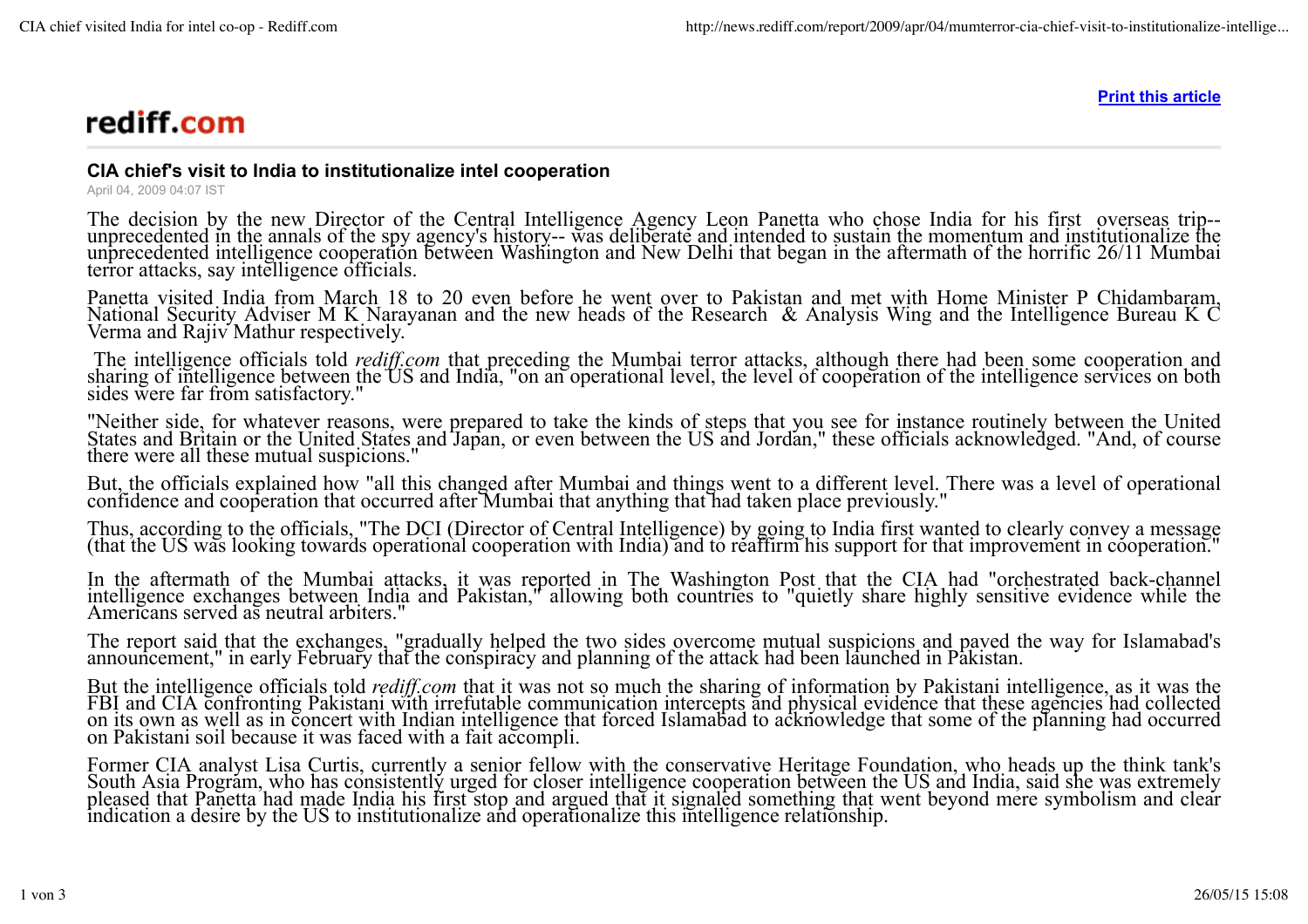Just two days after the Mumbai terror attacks, Curtis lamented in a report titled "India Terror Attacks Point to Need for Stronger US-India Counterterrorism Cooperation," that "despite their agreement on the need to aggressively contain terrorist threats, Washington and New Delhi have failed in the past to work as closely as they could to minimize terrorist threats." She wrote that "this failure is largely the result of divergent geo-strategic perceptions, Indian reticence to deepen the intelligence relationship, and US<br>bureaucratic resistance toward elevating counterterrorism cooperation beyond a certain bureaucratic resistance toward elevating counterterrorism cooperation beyond a certain level." But Curtis argued in her paper that "the gravity of the threat posed to both countries from terrorists in the region require Ne suspicions and recognize that they both stand to gain considerably from stepping up their cooperation."

In an interview with *rediff.com*, Curtis hailing Panetta's decision to visit India first and signal the Obama Administration's desire to institutionalize and operationalize US-India intelligence cooperation, said US offic shaken loose some of these mistrust issues and bureaucratic obstacles and have led to a really fulsome dialogue and actual cooperation."

"The DCI's visit shows the importance that the US now attaches to its relationship with India, more broadly but specifically in the area of counterterrorism. And, it also shows how concerned the US is about the situation in Pakistan and hence its desire to have a more robust dialogue with India," she said, and added, "because India would be the most impacted by events spiraling downward in Pakistan."

Curtis said, "Also, it comes out of practical issues, which is that the greatest concern in terms of US security lies in South Asia, and particularly in Pakistan, and thus the need to consult mostly with India on these concernsand after Mumbai, a desire to support India in its counterterrorism efforts, but also to share lessons learned and to share US' own lessons learned from the 9/11 attacks and to create a more productive relationship with India."

"So, this is really the driver behind his (Panetta) making India his first visit," she said.

Curtis said that in the past several years, despite the progress on the US-India civilian nuclear deal, "which was a major breakthrough in establishing trust on the nuclear issue specifically, what I saw was that we hadn't really made the counterterrorism relationship all that it could be."

"We really had failed to establish the kind of trust in tactical and strategic cooperation in this area, despite the fact that we have the same concerns and the urgency of our concerns, at the same level," she said. "We had failed to exploit the opportunities that are available and to deal with the issue and commensurate to the level of urgency both countries have in seeing the terrorist threat dealt with."

She acknowledged that much of it was also fueled by Indian paranoia over the CIA's ties with the ISI that had been formed in the wake of the erstwhile Soviet Union's invasion of Afghanistan, and New Delhi perhaps felt that intelligence sharing or even close cooperation with the CIA could lead to leaks to the ISI.

Even events over the past few years like India being convinced that it was the CIA who ferreted out a senior RAW official, who had been a US agent and transplanted him in the US as well as other such incidents with lower ranked Indian intelligence operatives had further compounded New Delhi's concerns over close links let along cooperation with the CIA.

"Certainly that contributed to the distrust between our two governments," Curtis agreed. "But events over the summer, particularly following the bombing of the Indian embassy in Kabul and the fact that the US shared information with Indian intelligence even before the attack warning that they had picked up information that something was coming upeven though unfortunately there wasn't enough information to prevent it," had led to the developing of trust between the CIA and Indian intelligence.

What catalyzed this even more, she said was the US acknowledgement that "there was an ISI connection to this bombing--although it was not clear at what levelalso contributed to India's recognizing that the US was now much more aware and recognized that there is